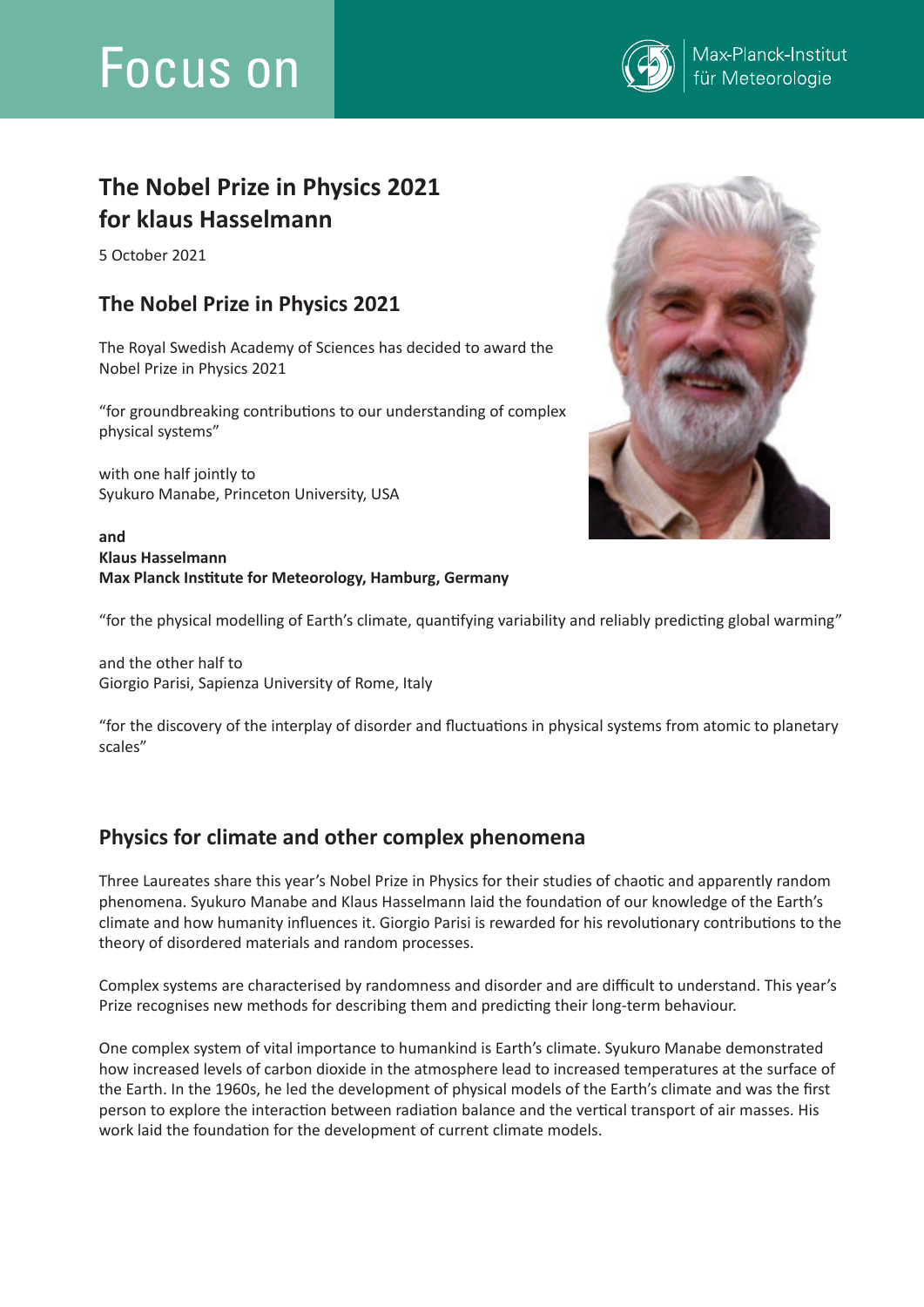**About ten years later, Klaus Hasselmann created a model that links together weather and climate, thus answering the question of why climate models can be reliable despite weather being changeable and chaotic. He also developed methods for identifying specific signals, fingerprints, that both natural phenomena and human activities imprint in the climate. His methods have been used to prove that the increased temperature in the atmosphere is due to human emissions of carbon dioxide.**

Around 1980, Giorgio Parisi discovered hidden patterns in disordered complex materials. His discoveries are among the most important contributions to the theory of complex systems. They make it possible to understand and describe many different and apparently entirely random materials and phenomena, not only in physics but also in other, very different areas, such as mathematics, biology, neuroscience and machine learning.

"The discoveries being recognised this year demonstrate that our knowledge about the climate rests on a solid scientific foundation, based on a rigorous analysis of observations. This year's Laureates have all contributed to us gaining deeper insight into the properties and evolution of complex physical systems," says Thors Hans Hansson, chair of the Nobel Committee for Physics.

Syukuro Manabe, born 1931 in Shingu, Japan. Ph.D. 1957 from University of Tokyo, Japan. Senior Meteorologist at Princeton University, USA.

#### **Klaus Hasselmann, born 1931 in Hamburg, Germany. Ph.D. 1957 from University of Göttingen, Germany. Professor, Max Planck Institute for Meteorology, Hamburg, Germany.**

Giorgio Parisi, born 1948 in Rome. Italy. Ph.D. 1970 from Sapienza, University of Rome, Italy. Professor at Sapienza University of Rome, Italy.

Prize amount: 10 million Swedish kronor, with one half jointly to Syukuro Manabe and Klaus Hasselmann and the other half to Giorgio Parisi.

The Royal Swedish Academy of Sciences, founded in 1739, is an independent organisation whose overall objective is to promote the sciences and strengthen their influence in society. The Academy takes special responsibility for the natural sciences and mathematics, but endeavours to promote the exchange of ideas between various disciplines.